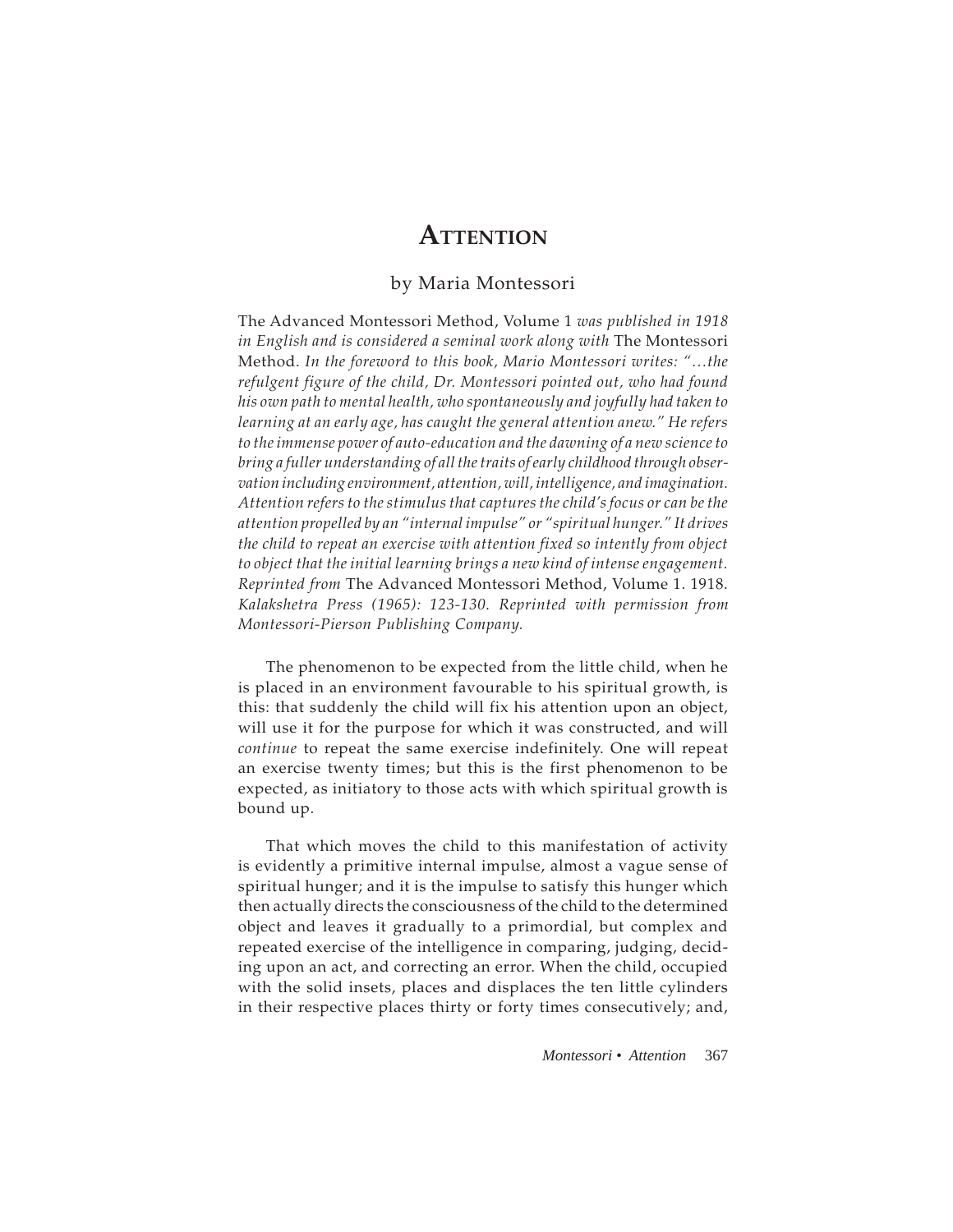having made a mistake, sets himself a problem and solves, if he becomes more and more interested, and tries the experiment again and again; he prolongs a complex exercise of his psychical activities which makes way for an internal development.

It is probably the internal perception of this development which makes the exercise pleasing, and induces prolonged application to the same task. To quench thirst, it is not sufficient to see or to sip water; the thirsty man must drink his fill; that is to say, must take in the quanitity his organism requires; so, to satisfy this kind of psychical hunger and thirst, it is not sufficient to see things cursorily, much less "to hear them described"; it is necessary to possess them and to use them to the full for the satisfaction of the needs of the inner life.

This fact stands revealed as the basis of all psychical construction, and the sole secret of education. The external object is the gymnasium on which the spirit exercises itself, and such "internal" exercises are primarily "in themselves" the end and aim of action. Hence the solid insets are not intended to give the child a knowledge of dimensions, nor are the plane insets designed to give him a conception of forms; the purpose of these, as of all the other objects, is to make the child exercise his activities. The fact that the child really acquires by these means definite knowledge, the recollection of which is vivid in proportion to the fixity and intensity of his at-

Freedom to live is the true basis for every method of observation applied to living creatures. Liberty is the experimental condition for studying the phenomena of the child's attention.

tention, is a necessary result; and, indeed, it is precisely the sensory knowledge of dimensions, forms and colours, etc. thus acquired, which makes the continuation of such internal exercises in fields progressively vaster and higher, a possible achievement.

Hitherto, all psychologists have agreed that instability of attention

is the characteristic of little children of three or four years old; attracted by everything they see, they pass from object to object, unable to concentrate on any; and generally the difficulty of fixing

368 *The NAMTA Journal • Vol. 41, No. 3 • Summer 2016*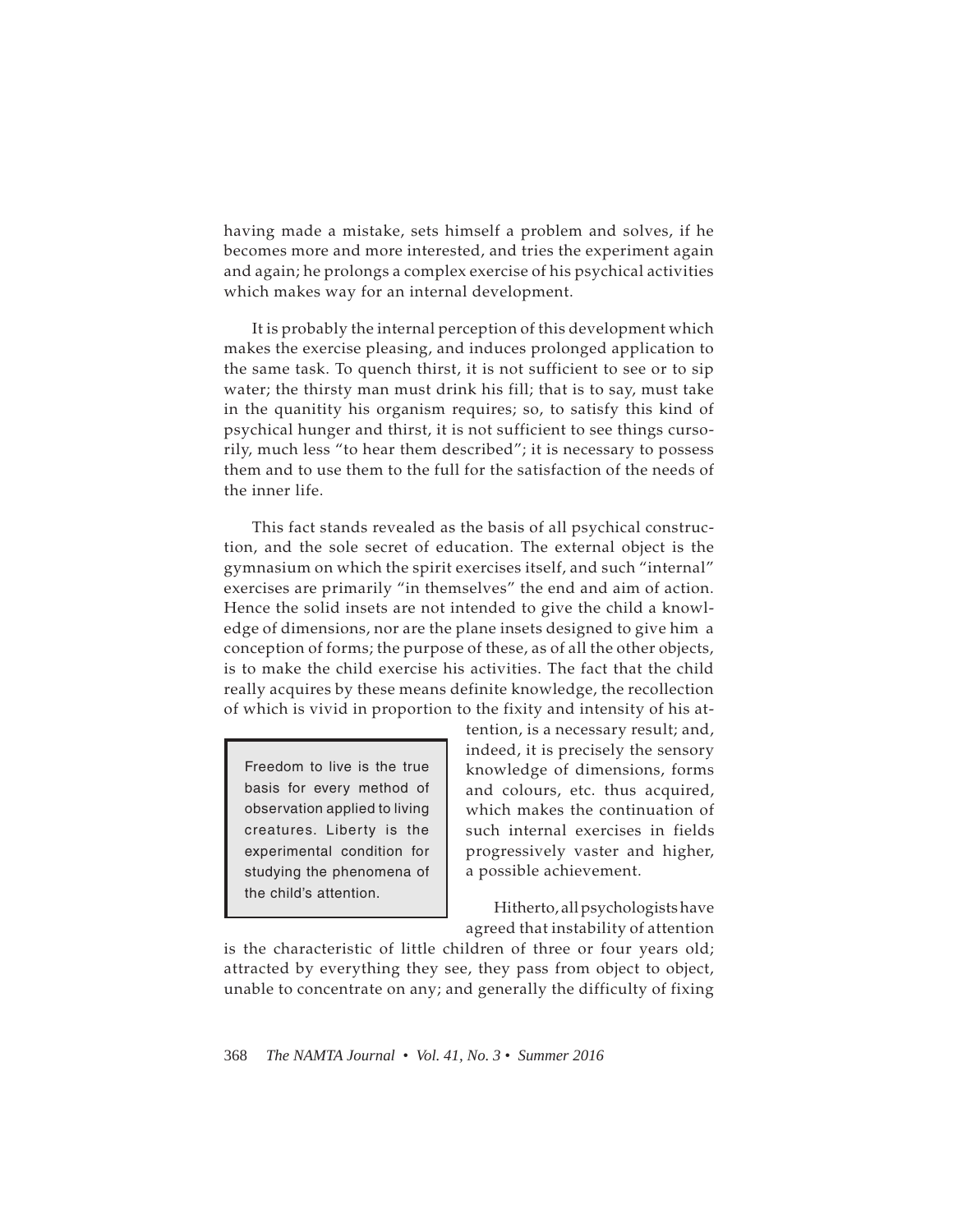the attention of children is the stumbling-block of their education. William James speaks of

> that extreme mobility of the attention with which we are all familiar in children, and which makes their first lessons such rough affairs. . . . The reflex and passive character of the attention . . . which makes the child seem to belong less to himself than to every object which happens to catch his notice, is the first thing which the teacher must overcome. . . . The faculty of voluntarily bringing back a wandering attention, over and over again is the very root of judgment, character and will. . . . . An education which should improve this faculty would be *the* education *par excellence.*

Thus man, acting by himself alone, never successfully arrests and fixes that *inquiring* attention which wanders from object to object.

In fact, in our experiment the attention of the little child was not artificially maintained by a teacher; it was an object which fixed that attention, as if it corresponded to some internal impulse; an impulse which evidently was directed solely to the things "necessary" for its development. In the same manner, those complex coordinated



Seated for lunch in the glass-walled classroom, Palace of Education and Social Economy, Panama-Pacific Exposition, San Francisco, 1915.

*Montessori • Attention* 369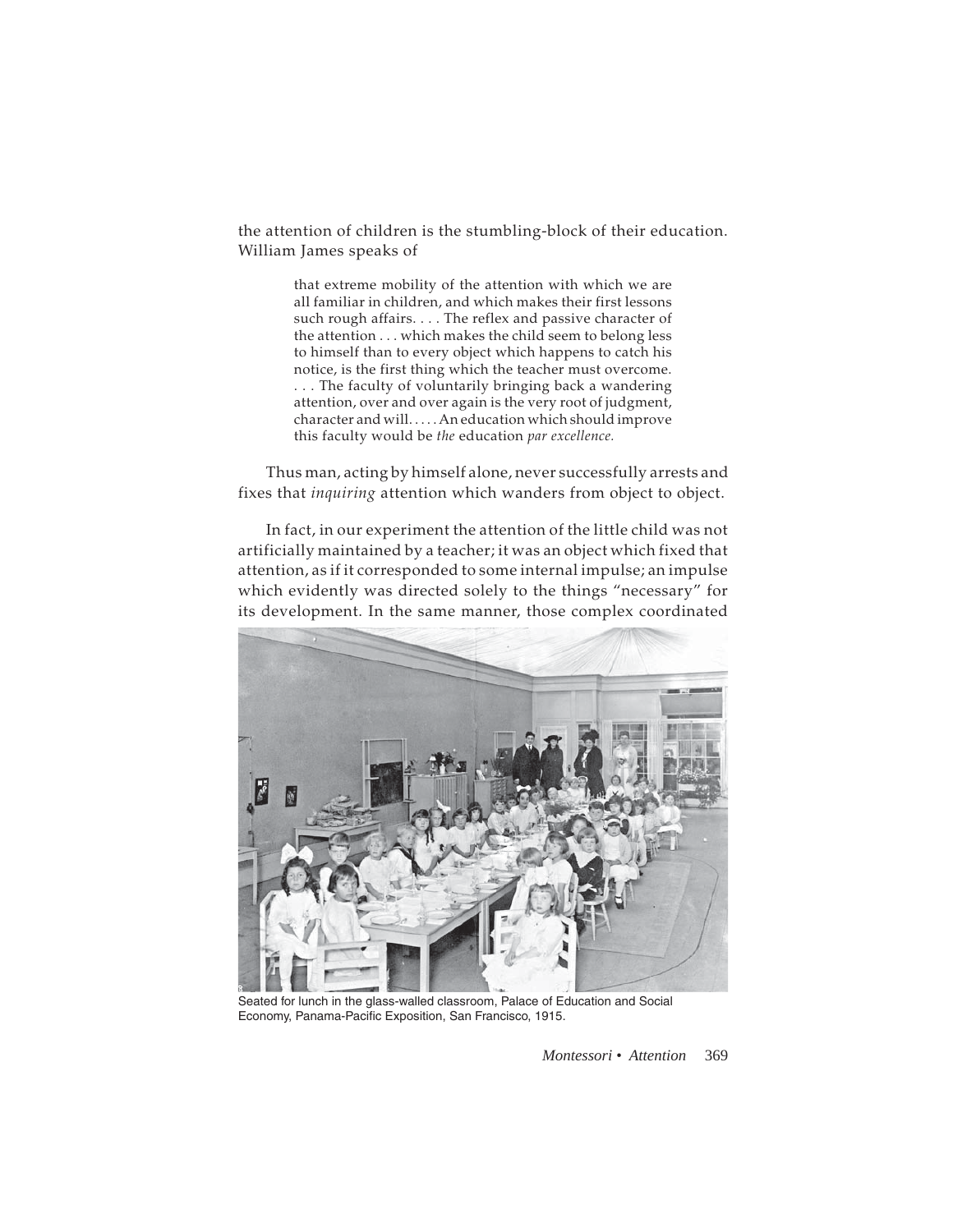movements achieved by a newborn infant in the act of sucking are limited to the first and unconscious need of nutrition; they are not a conscious acquisition directed to a purpose. Indeed, the conscious acquisition directed to the definite purpose would be impossible in the movements of a newborn infant's mouth, as also in the first movements of the child's spirit.

Therefore it is essential that the external stimulus which first presents itself should be verily the breast and the milk of the spirit, and then only shall we behold that surprising phenomenon of a little face concentrated in an intensity of attention.

Behold a child of three years old capable of repeating the same exercise fifty times in succession; many persons are moving about beside him; someone is playing the piano; children are singing in chorus; but nothing distracts the little child from his profound concentration. Just so does the suckling keep hold of the mother's breast, uninterrupted by external incidents, and desists only when he is satisfied.

## Only Nature accomplishes such miracles.

If, then, psychical manifestations have their root in Nature, it was necessary, in order to understand and help Nature, to study it in its initial periods, those which are the simplest, and the only ones capable of revealing truths which would serve as guides for the interpretation of later and more complex manifestations. Thus, indeed, many psychologists have done; but, applying the analytical methods of experimental psychology, they did not start from that point whence the biological sciences derive their knowledge of life: this is the *liberty* of the living creatures they desire to observe. If Fabre had not made use of insects, while leaving them free to carry out their natural manifestations, and observing them without allowing his presence to interfere in any way with their functions; if he had caught insects, had taken them into his study, and subjected them to experiment, he would not have been able to reveal the marvels of insect life.

If bacteriologists had not instituted, as a method of research, an environment similar to that which is natural to microbes, both as

370 *The NAMTA Journal • Vol. 41, No. 3 • Summer 2016*